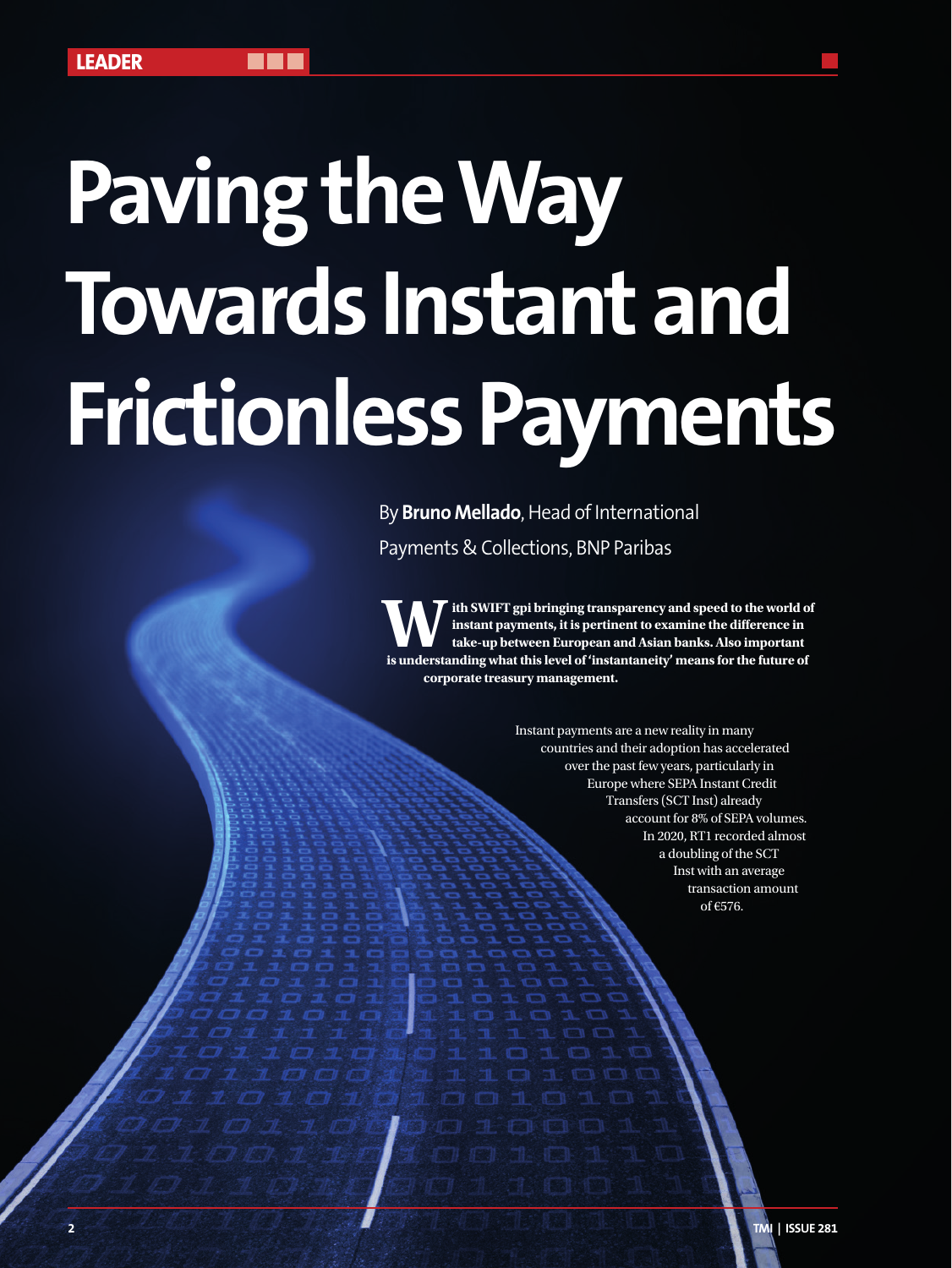This growth is steady and analysts foresee that, within a couple of years, one in two payments in Europe could be instant, with the majority being in the retail environment. In Spain, they already account for about a third of all credit transfers, with 1m instant payments processed daily. Other leading countries in terms of volumes include Italy, Belgium, where SCT Inst represents almost 15% of volumes, and France, which has a monthly volume of 5m payments. In the Asia-Pacific region, where instant payment methods are also extremely popular, the numbers are even more striking. In India, for example, more than 1 billion instant payments are made a year.

But while adoption of domestic instant payments systems among individuals is increasing at an unprecedented rate, adoption by businesses is far slower and remains limited to specific use cases where employing this payment method is a differentiating factor for a new commercial service.

Reachability among banks, as well as the interoperability of the instant payment schemes, remain important issues, even if there are initiatives leaning towards further harmonisation in the payments landscape. The SCT Inst scheme was designed to be pan-European and many participating banks are now reachable from any SEPA country.

With the deployment of a SEPA Request-to-Pay messaging service in June 2021, standardisation of the SCT Inst is being leveraged. This means a request to pay for a service can be linked to an instant payment. In Nordic countries, Project 27 (P27) promises to be the world's first real-time cross-border payment infrastructure in multiple currencies. This multicurrency aspect is crucial, as capital markets are not open 24/7, making foreign exchange (FX) conversions still far from being instant. This is one of the obstacles that means instant international payments are still an ambitious dream.

For large corporates with a centralised treasury and a payment factory, international payments represent a significant share of their payment workload with the additional tasks of dealing with counterparties globally and

managing cross-currency exposure.

Up until recently, international payments were renowned for their opacity and lack of traceability. Today, one can safely say that SWIFT has successfully made SWIFT gpi the 'new normal' for international payments. For a bank, being gpi compliant implies adherence to a set of common rules, which include: guaranteeing payment traceability, transparency on fees, unaltered transmission of remittance information, and same-day processing or crediting of the funds to the beneficiary.

Since November 2020, all banks on the SWIFT network, whether gpi compliant or not, have the obligation to confirm to the gpi tracker the final credit on the beneficiary account. On a global level, the adherence to this set of rules has already reached an impressive threshold of 90%. This new standard has rapidly been adopted by a large number of users and financial institutions around the globe – more than 4,000 banks have signed up to join the initiative, with more than 1,600 currently being live.

Adhering to the SWIFT gpi standards is a step in the right direction and a sound basis for making cross-border payments frictionless. Banks have started equipping their customers with interactive access to the gpi tracking data as part of their standard services for international payments, which has already resulted in halving the number of interbank investigations on payments.

On top of facilitating the execution and the tracking of cross-border payments, this fast-growing adherence to the SWIFT gpi initiative is creating a data goldmine that can be used to analyse the behaviour of international payment flows.

56

*While adoption of domestic instant payments systems among individuals is increasing at an unprecedented rate, adoption by businesses is far slower and remains limited to specific use cases.*



**Head of International Payments & Collections, BNP Paribas**